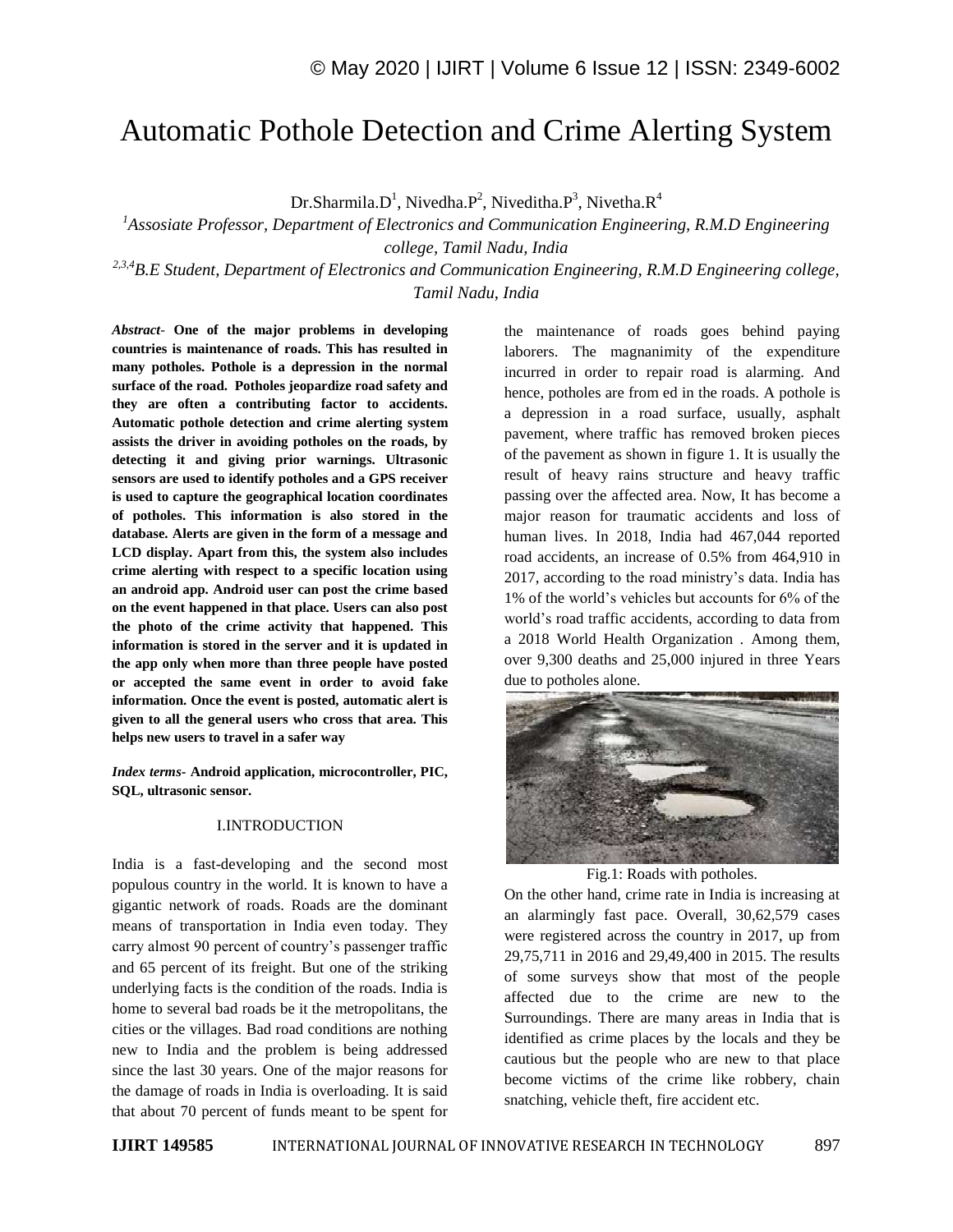The aim of this paper is to automatically detect potholes and alert the driver in prior so that they can avoid the potential accident and safeguard their vehicle from damage. Alerts can be in the form of a text message (SMS), alarms or series of LED. Along with it the system also gives alerts when a person is about to enter a crime area based on their location taken via GPS using an android app.

### II. COMPONENTES USED IN THE SYSTEM

1. PIC 16F877A microcontroller: Peripheral Interface Controller 16F877A is one of the most advanced microcontrollers. This controller is widely used for experimental and modern applications because of its low price, wide range of applications, high quality, and ease of availability.



Fig.2: Pin diagram of PIC 16F877A

2. Ultrasonic sensors: This sensor is widely used in many applications in microcontroller platforms where measuring distance or sensing objects are required. The module has two eyes like projects in the front which forms the ultrasonic transmitter and receiver. The sensor works with the formula Distance = Speed  $\times$  Time.



Fig.3: Working of Ultrasonic sensor

3. RS232 cable: RS232 is a standard protocol used for serial communication, it is used for connecting computer and its peripheral devices to allow serial data exchange between them.



4. GPS Receiver: A GPS Receiver is a L-band radio processor capable of solving the navigation equations in order to determine the user position, velocity and precise time (PVT), by processing the signal broadcasted by GPS satellites. Global Positioning System (GPS) is a satellite navigation system and is used to capture geographic location and time, irrespective of the weather conditions. A GPS receiver's job is to locate four or more of these satellites, figure out the distance to each, and use this information to deduce its own location. This operation is based on a simple mathematical principle called trilateration.

5. GSM SIM 900A: The SIM900A is a complete Dual-band GSM/GPRS solution in a SMT module which can be embedded in the customer industry-standard applications. Featuring an interface, the SIM900A delivers GSM/GPRS 900/1800MHz performance for voice, SMS, Data, and Fax in a small form factor and with low power consumption. With a tiny configuration of 24mmx24mmx3mm, SIM900A can fit in almost all the space requirements in user applications, especially for slim and compact demand of design. It uses any network provider's SIM to communicate over the telecommunication network. This modem also provides integrated support for GPRS and TCP/IP stack.

MPLAB IDE and PICkit2 programmer: 6. MPLAB IDE is a free, integrated toolset for the development of embedded applications on PIC microcontrollers. It is called an Integrated Development Environment, or IDE, because it provides a single integrated environment to develop code for embedded microcontrollers.

PICKIT2 Programmer is a low cost MPLAB compatible PIC programmer. It can program PIC controllers operating at 3V3 and 5V, both online & offline. This PIC Programmer uses a USB port for power and connection to the computer. They are

used to program and debug microcontrollers, as well as program EEPROM.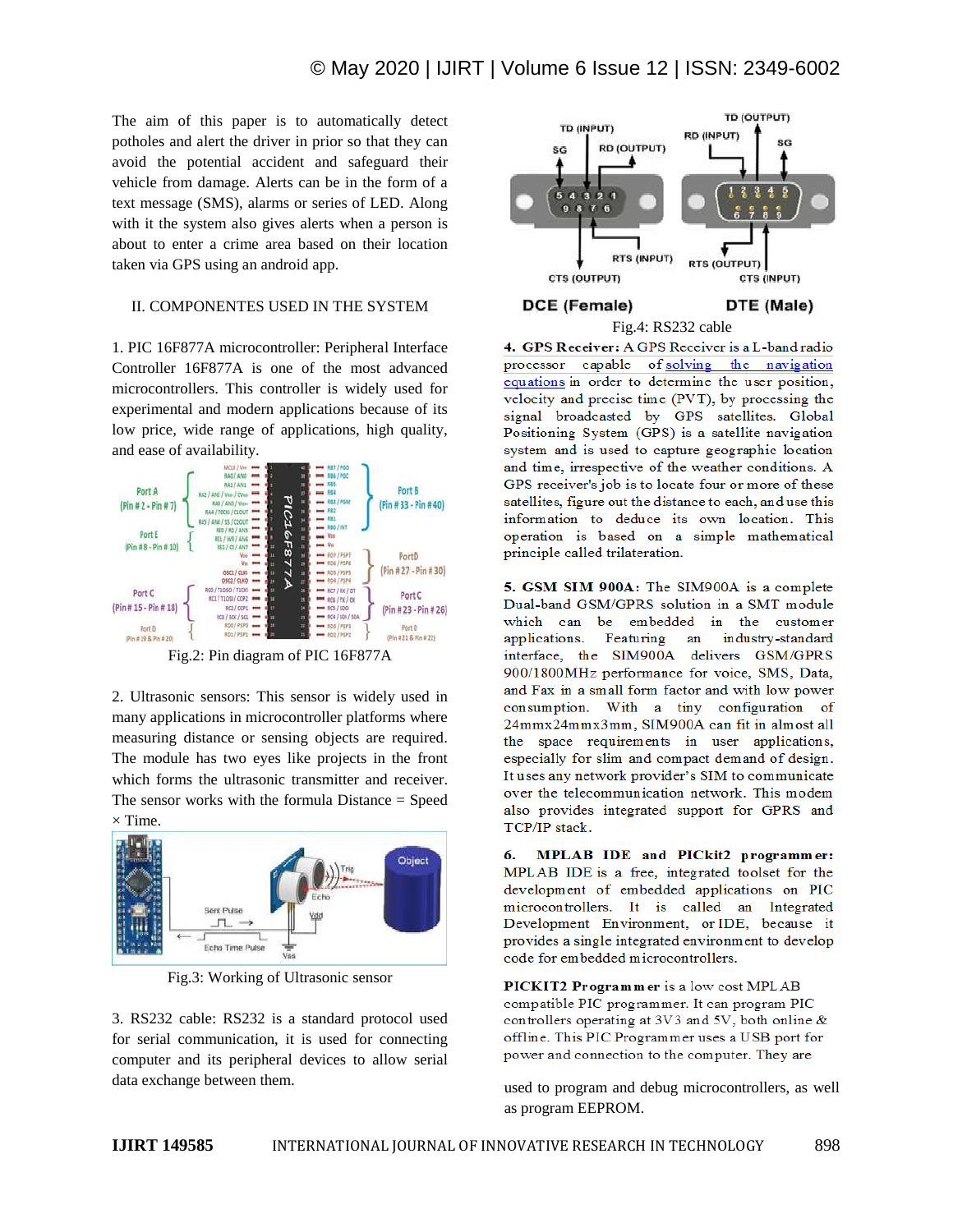7. MySQL and JSON: MySQL is a relational database management system based on SQL-Structured Query Language. The application is used for a wide range of purposes, including data warehousing, e-commerce, and logging applications. The most common use for MySQL is for the purpose of a web database.

JSON or JavaScript Object Notation is a minimal, readable format for structuring data. It is used primarily to transmit data between a server and web application, as an alternative to XML. In a nutshell, it gives us a human-readable collection of data that we can access in a logical manner.

### III. PROPOSED SYSTEM

The proposed method consists of two main applications. The first one is the automatic detection of pothole which detects potholes on roads and alerts the drive and the second is the crime alerting system to ensure safe travelling.

#### POTHOLE DETECTION SYSTEM:

This system has a transmitter and a receiver section. The transmitter section consists of ultrasonic sensors, display device and a location fetching device which are connected to the microcontroller. The ultrasonic sensors are placed under front suspension of the vehicle. An ultrasonic sensor is an electronic device that uses a transducer to send and receive ultrasonic pulses that relay back information about an object's proximity. In this way ultrasonic sensors are used to detect the potholes on the road surface. These sensors will detect the potholes on the road based on the measurement of height and depth from the road surface level. The sensor inputs are given to the microcontroller. Threshold level is set based on the distance between the car body and ground surface, on a smooth road surface. If the measured value of the sensor is greater than the threshold level, it is identified as a pothole. A microcontroller will monitor these levels and process all the data based on the threshold level set within it and gives alert to the driver through a SMS and will also through an LCD display. The GPS captures the location coordinates of the detected pothole and a message is also sent to the maintenance server for repairmen.

The receiver section consists of a server module and mobile application in order to store the received data from the microcontroller in the maintenance center database. This database is also used to retrieve the information of an existing pothole and alert the other drivers crossing the same location. The data in maintenance center database helps them to locate the pothole and repair it. It is also by an official to frequently update the data.



Fig.5: Pothole detection system

### CRIME ALERTING SYSTEM:

The proposed system also contains a crime indication system with respect to a specific location. Android users can post the crime based on the event happened in that place in the mobile app. Users can also post the photo of the crime activity that happened. This information is stored in the server and it is updated in the app only when more than three people have posted or accepted the same event in order to avoid fake information. Once the event is posted, an automatic alert is given to all the general users with the app who cross that area. This helps new users to travel in a safer way. New users who are unaware of the crime that may happen when they travel in a particular route can now verify the route by using the android mobile app and then can plan to travel in a safer route. A warning message will be sent once they enter the risk area.

#### IV. ARCHITECTURE AND WORKFLOW



Fig.6: Architecture of the system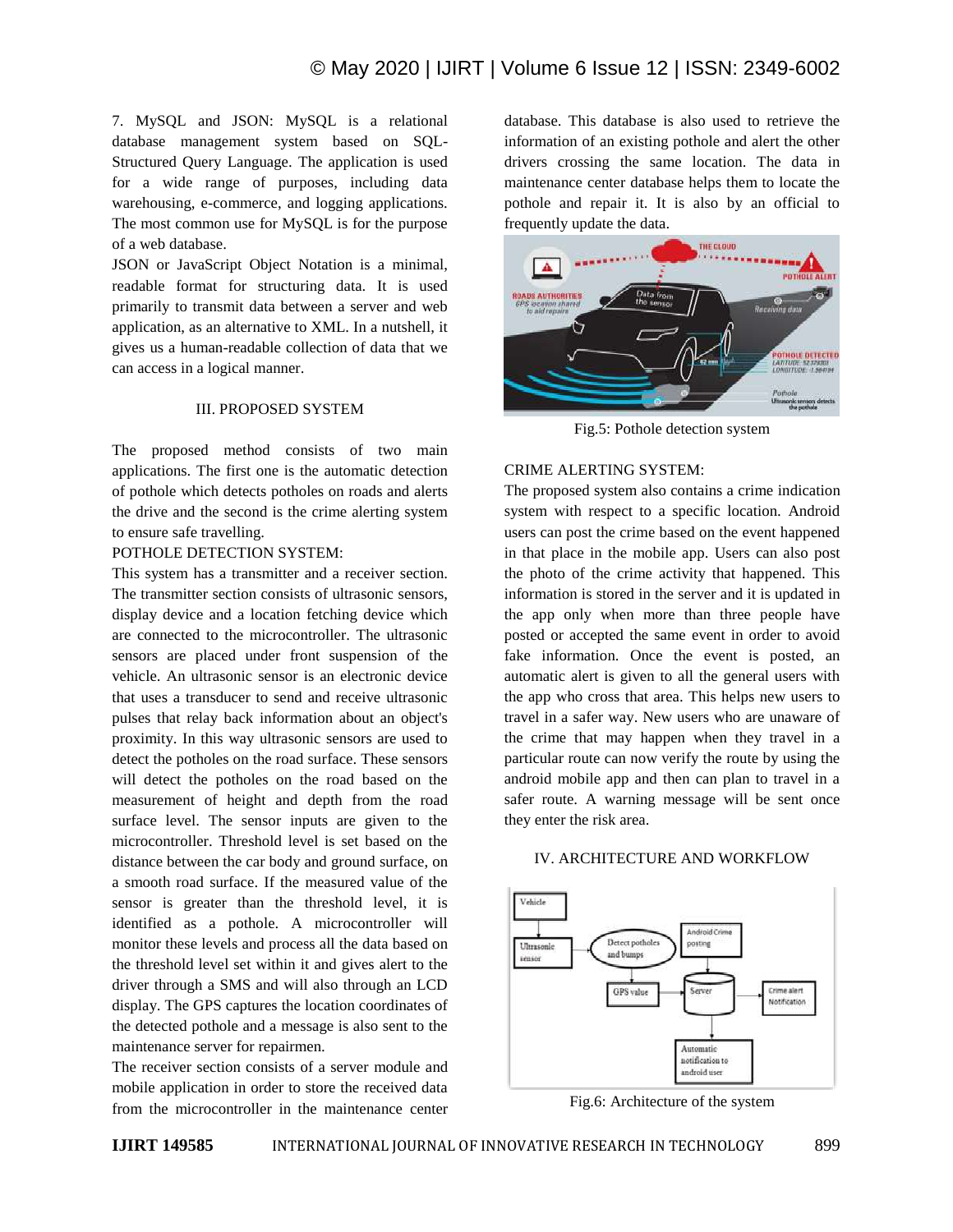**CD** fext message

The architecture of the proposed system consists of the microcontroller module, server module and the mobile application module. Microcontroller module is used to collects all the information about potholes and crime along with their geographical locations and this information is sent to the server. Server module receives information from the microcontroller module, processes and stores it in the database. Mobile application module uses information stored in the server database and provides timely alerts to the user.



Fig.7: Workflow of the system

#### V. RESULT AND OUTPUT

The model was tested in an environment with artificial potholes and crime inputs. The entire system was tested in two stages. In the first time, the potholes were detected and stored in the database and in the second time the alert was given based on the information stored in the database.

While testing, the microcontroller module was fixed on a toy-car and the threshold value was set to 5 cm. During the tests it was found that the microcontroller module worked as expected to identify potholes and alerts were given properly.



Fig.8: Working model of the pothole system 11:13.6M ... @ 120 60 ... | 400 CAID #

| 23422838      | Pothole Found on http://maps<br>.google.com?q=13.0514725,80  |
|---------------|--------------------------------------------------------------|
| 23422838      | Pothole Found on http://maps<br>.google.com?q=13.0514725,80  |
| 46893609      | Pothole Found on http://maps<br>.google.com?g=14.23146053.60 |
| <b>MARISH</b> |                                                              |
| 14254867      | Pothole Found on http://maps<br>google.com?g=13.35985808,80  |

Fig.9: Alerts generated for pothole detection



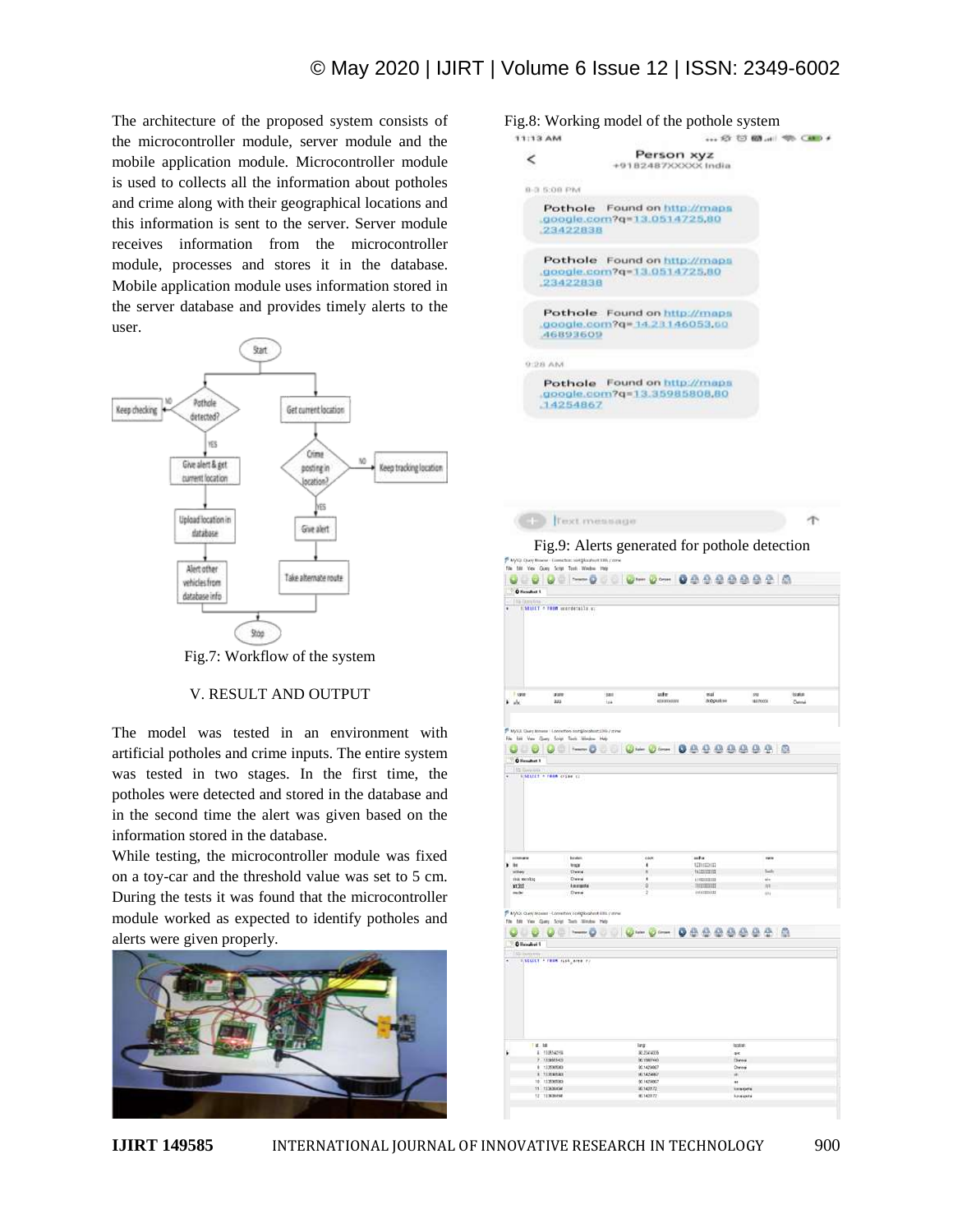

Fig.10: Outputs from MySQL server



Fig.11: Alert generated for crime detection

## VI. CONCLUSION AND FUTURE WORK

This system serves not one but two applications. The Ultrasonic sensors detect the potholes and alert the user to avoid accidents. Crime detection and alert is communicated to the new user to alert them from crime events happening around the place. And this facility helps them navigate through a safer alternate route. The proposed system makes use of low-cost components and thereby provides economic solutions to major problems faced by the people. The solution also works in rainy season when potholes are filled with muddy water as alerts are generated using the information stored in the database. We feel that the solution provided in this paper can save many lives and ailing patients who suffer from tragic accidents.

This project can be further enhanced by developing the android app to suggest an alternate and a safe route. Also, Google maps and SATNAV can be integrated in the proposed system to improve user experience. The system can be made to work in a similar way like Google maps by using test vehicles.

## **REFERENCES**

- [1] Alessio Carullo and Marco Parvis, "An Ultrasonic Sensor for Distance Measurement in Automotive Applications", IEEE Sensor Journal, Vol. 1, pp.143- 147, 2012.
- [2] E. Sasson et al., "Zerocash: Decentralized anonymous payments from bitcoin," in Proc. IEEE Symp. Security Privacy, pp. 459–474, 2014.
- [3] Faith Orhan, P. Erhan Eren, "Road Hazard Detection and Sharing with Multimodal Sensor Analysis on Smartphones", In Proceedings of International Conference on Next Generation Mobile Apps, Services and Technologies, pp. 56-61, 2013.
- [4] Fagen Li, Pan Xiong, "Practical Secure Communication for Integrating Wireless Sensor Networks Into the Internet of Things", IEEE Sensor Journal, Vol.13, Issue 10, pp 3677-3684, 2013.
- [5] Harikrishnan P. M, Varun P. Gopi, "Vehicle Vibration Signal Processing for Road Surface Monitoring", In Proceedings of IEEE Sensors Journal, Volume 17, Pages: 5192 - 5197, Aug 2017)
- [6] He Youquan, Wang Jian, Qiu Hanxing, Zhang Wei, Xie Jianfang, "A Research of Pavement Potholes Detection Based on Three-Dimensional Project Transformation", In Proceedings of International Congress on Image and Signal Processing, pp.1805- 1808, 2011.
- [7] H.Wang, D. He, and Y. Ji, "Designated-verifier proof of assets for bitcoin exchange using elliptic curve cryptography," Future Gener. Comput. Syst., to be published, doi: 10.1016/j.future.2017.06.028,2017.
- [8] I. Miers, C. Garman, M. Green, and A. Rubin, "Zerocoin: Anonymous distributed e-cash from bitcoin," in Proc. IEEE Symp. Security Privacy, pp. 397–411, 2013.
- [9] J.Yu, Z.Wang and H.Wang, D. He, "Incentive and unconditionally anonymous identity-based public provable data possession," IEEE Trans. Services Comput., to be published, doi: 10.1109/TSC.2016.2633260,2016.
- [10]Mircea Strutu, Grigore Stamatescu, Dan Popescu, "A Mobile Sensor Network Based Road Surface Monitoring System", In Proceedings of IEEE Conference on System